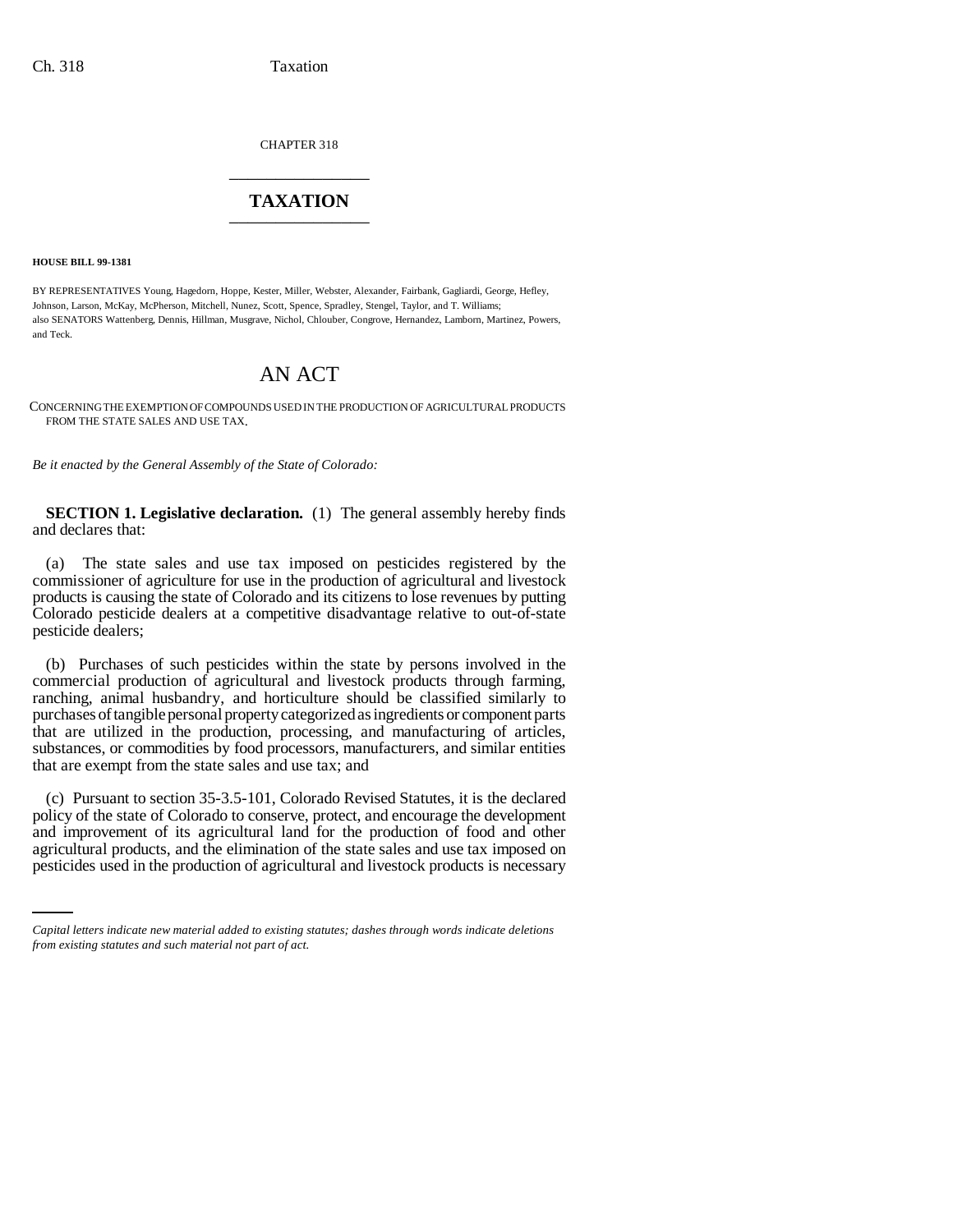to advance such policy.

**SECTION 2.** 39-26-114, Colorado Revised Statutes, is amended BY THE ADDITION OF A NEW SUBSECTION to read:

**39-26-114. Exemptions - disputes - credits or refunds.** (23) ALL SALES AND PURCHASES OF PESTICIDES THAT ARE REGISTERED BY THE COMMISSIONER OF AGRICULTURE FOR USE IN THE PRODUCTION OF AGRICULTURAL AND LIVESTOCK PRODUCTS PURSUANT TO THE PROVISIONS OF THE "PESTICIDE ACT", ARTICLE 9 OF TITLE 35, C.R.S., AND OFFERED FOR SALE BY DEALERS LICENSED TO SELL SUCH PESTICIDES PURSUANT TO SECTION 35-9-115, C.R.S., SHALL BE EXEMPT FROM TAXATION UNDER THIS PART 1.

**SECTION 3.** 39-26-203 (1), Colorado Revised Statutes, is amended BY THE ADDITION OF A NEW PARAGRAPH to read:

**39-26-203. Exemptions.** (1) This part 2 is declared to be supplementary to the "Emergency Retail Sales Tax Law of 1935", part 1 of this article, and shall not apply:

(mm) TO THE STORAGE, USE, OR CONSUMPTION OF PESTICIDES THAT ARE REGISTERED BY THE COMMISSIONER OF AGRICULTURE FOR USE IN THE PRODUCTION OF AGRICULTURAL AND LIVESTOCK PRODUCTS PURSUANT TO THE PROVISIONS OF THE "PESTICIDE ACT", ARTICLE 9 OF TITLE 35,C.R.S., AND OFFERED FOR SALE BY DEALERS LICENSED TO SELL SUCH PESTICIDES PURSUANT TO SECTION 35-9-115, C.R.S.

**SECTION 4.** 35-9-118, Colorado Revised Statutes, is amended BY THE ADDITION OF A NEW SUBSECTION to read:

**35-9-118. Powers and duties of the commissioner.** (4.5) NO LATER THAN JANUARY 1, 2003, THE COMMISSIONER SHALL ADVISE THE SENATE AND HOUSE AGRICULTURE COMMITTEES OF THE GENERAL ASSEMBLY REGARDING THE EFFECTIVENESS OF THE EXEMPTION OF CERTAIN PESTICIDES FROM THE STATE SALES AND USE TAX PURSUANT TO SECTIONS 39-26-114 (23) AND 39-26-203 (1) (mm), C.R.S., IN INCREASING SALES OF SUCH PESTICIDES BY COLORADO PESTICIDE DEALERS AND REDUCING PURCHASES BY COLORADO PURCHASERS OF SUCH PESTICIDES FROM SOURCES OUTSIDE OF COLORADO. NO LATER THAN JANUARY 1, 2000, THE COMMISSIONER SHALL MAKE RECOMMENDATIONS TO SAID COMMITTEES REGARDING THE ELIMINATION OF THE STATE SALES AND USE TAX ON COMMERCIAL FERTILIZERS, SOIL CONDITIONERS, PLANT AMENDMENTS, AGRICULTURAL LIMING MATERIALS, AND OTHER COMPOUNDS USED IN THE PRODUCTION OF AGRICULTURAL AND LIVESTOCK PRODUCTS.

**SECTION 5.** 29-2-105 (1) (d), Colorado Revised Statutes, is amended to read:

**29-2-105. Contents of sales tax ordinances and proposals.** (1) The sales tax ordinance or proposal of any incorporated town, city, or county adopted pursuant to this article shall be imposed on the sale of tangible personal property at retail or the furnishing of services, as provided in paragraph (d) of this subsection (1). Any countywide or incorporated town or city sales tax ordinance or proposal shall include the following provisions: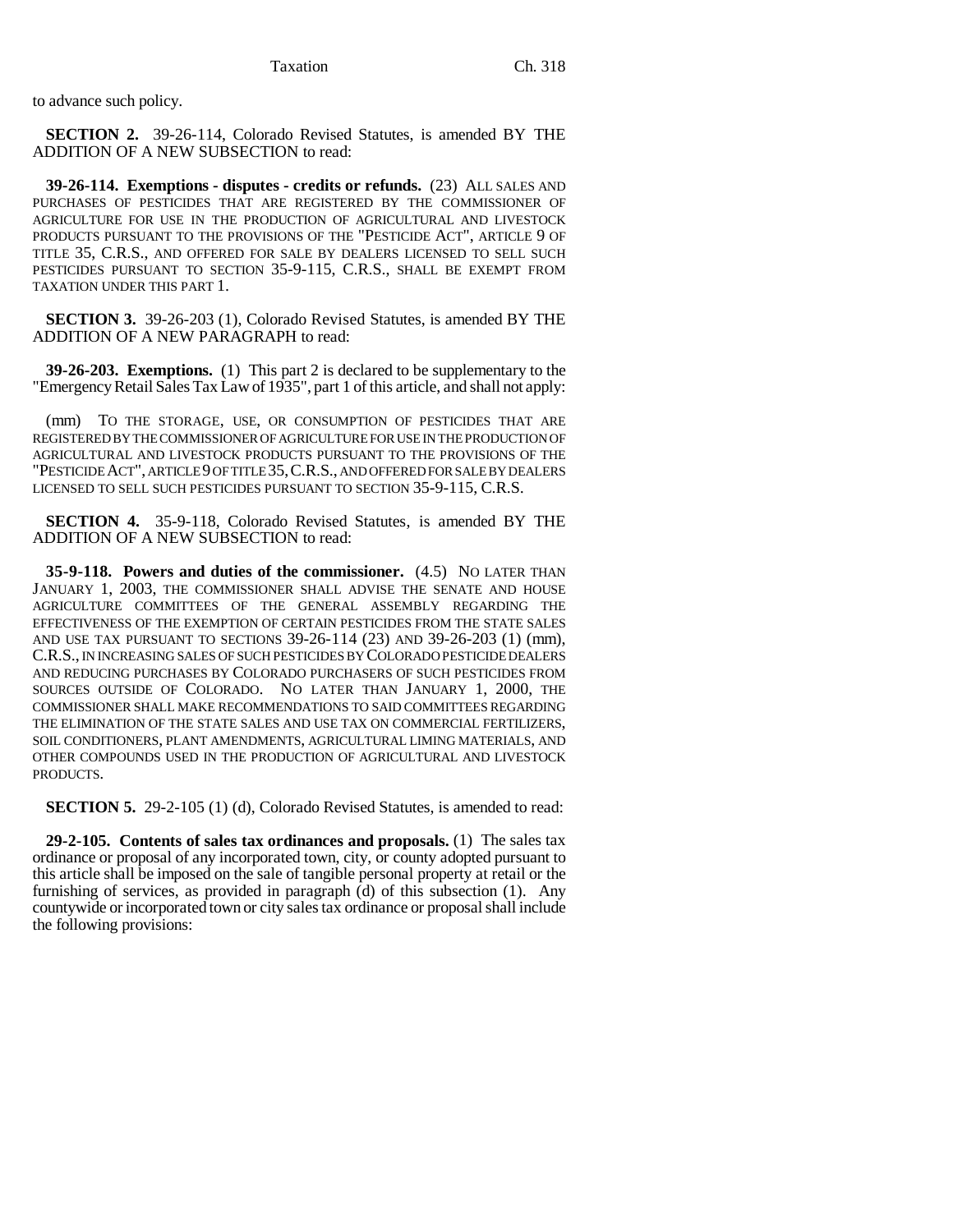(d) A provision that the tangible personal property and services taxable pursuant to this article shall be the same as the tangible personal property and services taxable pursuant to section 39-26-104, C.R.S., and EXCEPT AS OTHERWISE PROVIDED IN THIS PARAGRAPH (d). THE TANGIBLE PERSONAL PROPERTY AND SERVICES TAXABLE PURSUANT TO THIS ARTICLE ARE subject to the same exemptions as those specified in section 39-26-114, C.R.S., except the exemption allowed by section 39-26-114 (11), C.R.S., for purchases of machinery or machine tools, the exemption of sales and purchases of those items in section 39-26-114 (1) (a) (XXI), C.R.S., the exemption for sales of food specified in section 39-26-114 (1) (a) (XX), C.R.S., and the exemption for occasional sales by a charitable organization set forth in section 39-26-114 (18), C.R.S. Sales of food, as defined in section 39-26-102 (4.5), C.R.S., exempted from the state sales tax pursuant to section  $39-26-114 \cdot (1)$  (a)  $(XX)$ , C.R.S., sales and purchases of those items exempted from the state sales tax pursuant to section 39-26-114 (1) (a) (XXI), C.R.S., purchases of machinery or machine tools as provided in section 39-26-114 (11), C.R.S., or occasional sales by a charitable organization as provided in section 39-26-114 (18), C.R.S., may be exempted from said town, city, or county sales tax only by the express inclusion of such exemption either at the time of adoption of the initial sales tax ordinance or resolution or by amendment thereto. Any such amendment shall be adopted in the same manner as the initial ordinance or resolution. In the absence of express provision for the exemption for sales of food, as defined in section 39-26-102 (4.5), C.R.S., or purchases of machinery or machine tools as provided in section 39-26-114 (11), C.R.S., or exemption of sales and purchases of those items in section 39-26-114 (1) (a) (XXI), C.R.S., or exemption of occasional sales by a charitable organization as provided in section 39-26-114 (18), C.R.S., all sales tax ordinances or resolutions, whether adopted prior to, on, or subsequent to July 1, 1979, which provide in substance that the tangible personal property and services taxed shall be the same as the tangible personal property and services taxable pursuant to section 39-26-104, C.R.S., or any predecessor statute, EXCEPT AS OTHERWISE PROVIDED IN THIS PARAGRAPH (d), and subject to the same exemptions as those specified in section 39-26-114, C.R.S., or any predecessor statute, shall be construed as imposing or continuing to impose the town, city, or county sales tax on food, as defined in section 39-26-102 (4.5), C.R.S., purchases of machinery and machine tools as described in section 39-26-114 (11), C.R.S., sales or purchases of those items described in section 39-26-114 (1) (a) (XXI), C.R.S., and occasional sales by a charitable organization as described in section 39-26-114 (18), C.R.S. ANY INCORPORATED TOWN, CITY, OR COUNTY THAT ADOPTS OR HAS ADOPTED A SALES TAX ORDINANCE OR RESOLUTION PURSUANT TO THIS ARTICLE SHALL LEVY A SALES TAX ON PESTICIDES THAT ARE REGISTERED BY THE COMMISSIONER OF AGRICULTURE FOR USE IN THE PRODUCTION OF AGRICULTURAL AND LIVESTOCK PRODUCTS PURSUANT TO THE PROVISIONS OF THE "PESTICIDE ACT", ARTICLE 9 OF TITLE 35, C.R.S., AND OFFERED FOR SALE BY DEALERS LICENSED TO SELL SUCH PESTICIDES PURSUANT TO SECTION 35-9-115,C.R.S., NOTWITHSTANDING THE REMOVAL OF SUCH PESTICIDES FROM THE STATE SALES TAX BASE PURSUANT TO HOUSE BILL 99-1381, ENACTED AT THE FIRST REGULAR SESSION OF THE SIXTY-SECOND GENERAL ASSEMBLY, UNLESS EXEMPTED BY LOCAL ORDINANCE OR RESOLUTION. The regional transportation district may, in its discretion, continue to levy a sales tax on purchases of machinery or machine tools, as provided in section 39-26-114 (11), C.R.S.

**SECTION 6.** 29-2-106 (4) (a), Colorado Revised Statutes, is amended to read: